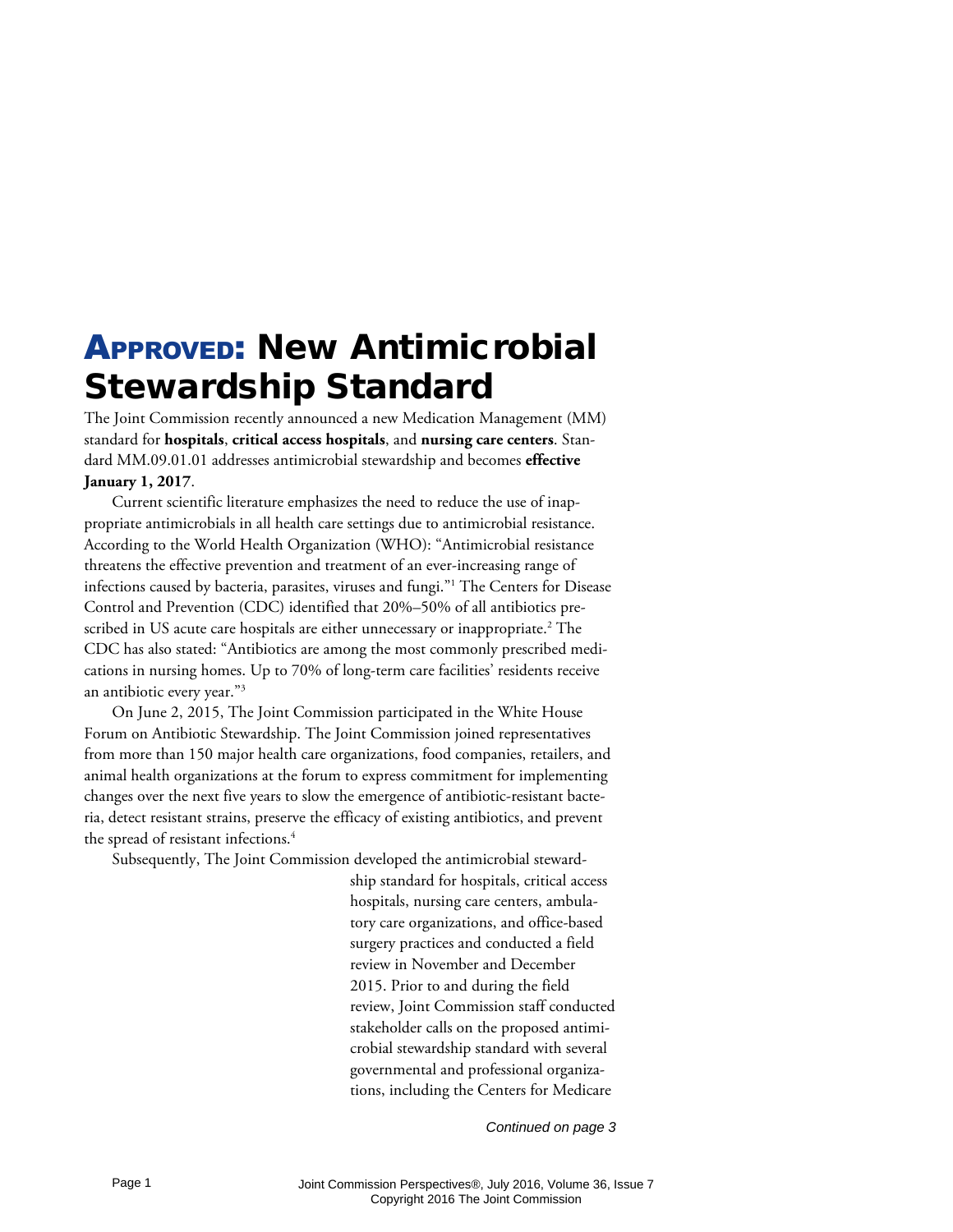## *APPROVED: New Antimicrobial Stewardship Standard (continued)*

*Continued from page 1*

& Medicaid Services (CMS), the CDC, and the Society for Healthcare Epidemiology of America (SHEA).

There was significant support for the antimicrobial stewardship standard for the hospital, critical access hospital, and nursing care center accreditation programs. Additionally, CMS is in the process of developing a Condition(s) of Participation (CoP) on antimicrobial stewardship for the hospital and nursing home settings, which therefore aligns the Joint Commission's standard with CMS's plans for a CoP(s) in this area. In the meantime, the antimicrobial stewardship standard for Joint Commission–accredited ambulatory care organizations and office-based surgery practices is still in development.

The approved antimicrobial stewardship standard and EPs are shown in the box that begins below and will also be displayed on The Joint Commission website at [http://www.](http://www.jointcommission.org/standards_information/prepublication_standards.aspx) [jointcommission.org/standards\\_information/prepublication\\_](http://www.jointcommission.org/standards_information/prepublication_standards.aspx) [standards.aspx](http://www.jointcommission.org/standards_information/prepublication_standards.aspx). In addition, the requirements will be posted in the fall 2016 E-dition® update and published in the 2017 *Comprehensive Accreditation Manual* for the Critical Access

Hospital, Hospital, and Nursing Care Center Accreditation Programs.

Questions regarding the new antimicrobial stewardship standard may be directed to Kelly Podgorny, DNP, CPHQ, RN, project director, Department of Standards and Survey Methods, The Joint Commission, at [kpodgorny@jointcommission.org.](mailto:kpodgorny%40jointcommission.org?subject=)

#### References

- 1. World Health Organization. Antimicrobial Resistance. (Updated: Apr 2015.) Accessed May 27, 2016. [http://www.who.int/mediacentre/](http://www.who.int/mediacentre/factsheets/fs194/en/#) [factsheets/fs194/en/#](http://www.who.int/mediacentre/factsheets/fs194/en/#)
- 2. Centers for Disease Control and Prevention. Core Elements of Hospital Antibiotic Stewardship Programs. Accessed May 27, 2016. [http://www.](http://www.cdc.gov/getsmart/healthcare/implementation/core-elements.html) [cdc.gov/getsmart/healthcare/implementation/core-elements.html](http://www.cdc.gov/getsmart/healthcare/implementation/core-elements.html)
- 3. Centers for Disease Control and Prevention. Antibiotic Use in Nursing Homes. Nov 5, 2013. Accessed May 27, 2016. [http://www.cdc.gov/](http://www.cdc.gov/getsmart/healthcare/learn-from-others/factsheets/nursing-homes.html) [getsmart/healthcare/learn-from-others/factsheets/nursing-homes.html](http://www.cdc.gov/getsmart/healthcare/learn-from-others/factsheets/nursing-homes.html)
- 4. The Joint Commission. Joint Commission Joins White House Effort to Reduce Antibiotic Overuse. *Jt Comm Perspect*. 2015 Jul;35(7):4, 11.



1. Leaders establish antimicrobial stewardship as an organizational priority. (*See also* LD.01.03.01, EP 5)

**Note:** *Examples of leadership commitment to an antimicrobial stewardship program are as follows:*

- **Accountability documents**
- **Budget plans**

3. The [critical access] hospital educates patients, and their families as needed, regarding the appropriate use of antimicrobial medications, including antibiotics. (For more information on patient education, refer to Stan-

based on organizational need.

*Continued on page 4*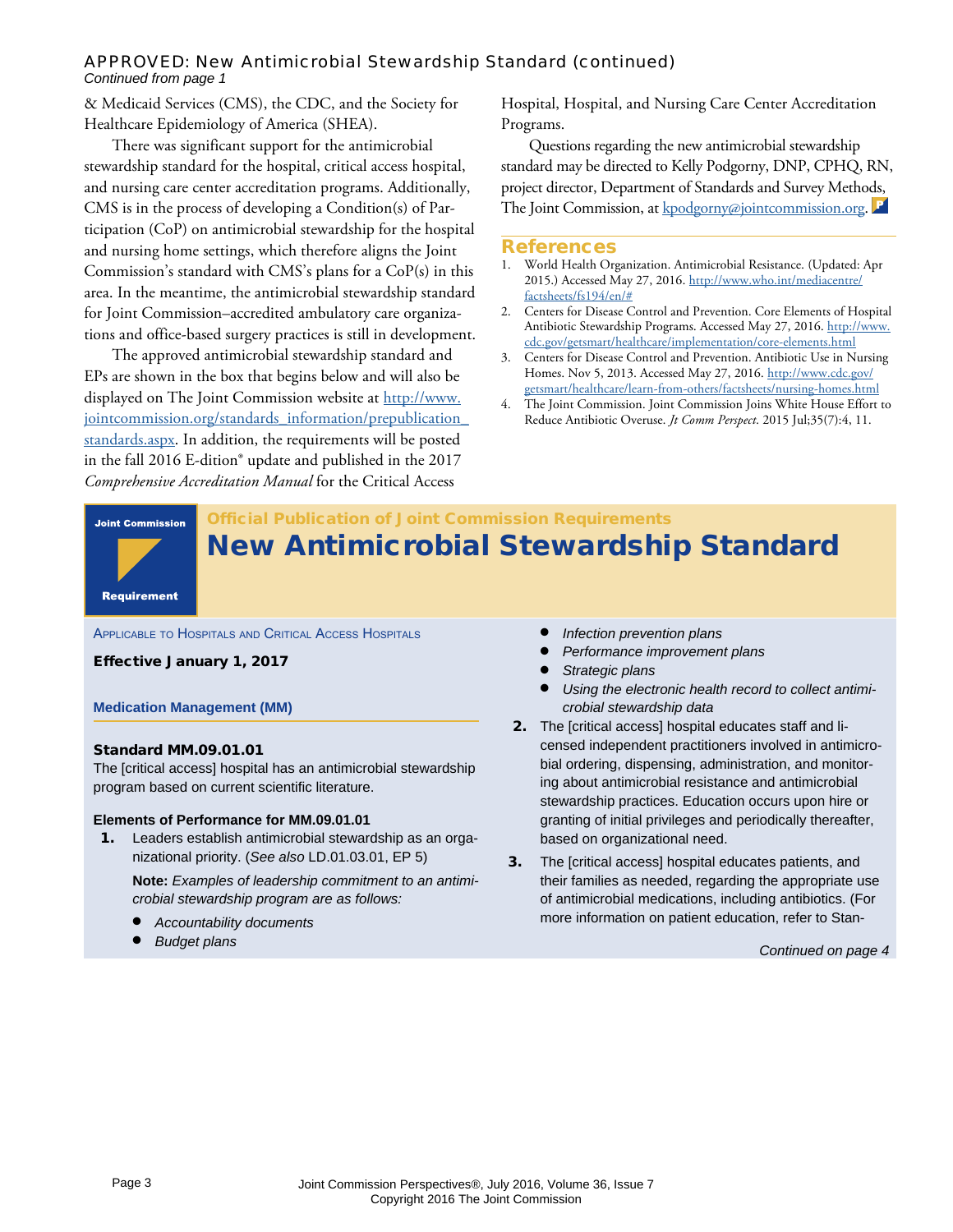### *APPROVED: New Antimicrobial Stewardship Standard (continued) Continued from page 3*

# New Antimicrobial Stewardship Standard (continued)

#### dard PC.02.03.01)

**Note:** *An example of an educational tool that can be used for patients and families includes the Centers for Disease Control and Prevention's Get Smart document, "Viruses or Bacteria—What's got you sick? at [http://www.cdc.gov/getsmart/community/downloads/](http://www.cdc.gov/getsmart/community/downloads/getsmart-chart.pdf) [getsmart-chart.pdf](http://www.cdc.gov/getsmart/community/downloads/getsmart-chart.pdf).*

- 4. The [critical access] hospital has an antimicrobial stewardship multidisciplinary team that includes the following members, when available in the setting:
	- **•** Infectious disease physician
	- Infection preventionist(s)
	- $\bullet$  Pharmacist(s)
	- **•** Practitioner

**Note 1:** *Part-time or consultant staff are acceptable as members of the antimicrobial stewardship multidisciplinary team.*

**Note 2:** *Telehealth staff are acceptable as members of the antimicrobial stewardship multidisciplinary team.*

- 5.  $\circled{D}$  The [critical access] hospital's antimicrobial stewardship program includes the following core elements:
	- **•** Leadership commitment: Dedicating necessary human, financial, and information technology resources.
	- **•** Accountability: Appointing a single leader responsible for program outcomes. Experience with successful programs shows that a physician leader is effective.
	- **•** Drug expertise: Appointing a single pharmacist leader responsible for working to improve antibiotic use.
	- Action: Implementing recommended actions, such as systemic evaluation of ongoing treatment need, after a set period of initial treatment (for example, "antibiotic time out" after 48 hours).
	- $\bullet$  Tracking: Monitoring the antimicrobial stewardship program, which may include information on antibiotic prescribing and resistance patterns.
	- Reporting: Regularly reporting information on the antimicrobial stewardship program, which may include information on antibiotic use and resistance, to doctors, nurses, and relevant staff.
	- **•** Education: Educating practitioners, staff, and patients on the antimicrobial program, which may include information about resistance and optimal prescribing. (*See also* IC.02.01.01, EP 1 and NPSG.07.03.01, EP 5)

**Note:** *These core elements were cited from the Centers for Disease Control and Prevention's Core Elements of Hospital Antibiotic Stewardship Programs ([http://www.](http://www.cdc.gov/getsmart/healthcare/pdfs/core-elements.pdf) [cdc.gov/getsmart/healthcare/pdfs/core-elements.pdf](http://www.cdc.gov/getsmart/healthcare/pdfs/core-elements.pdf)).*

*The Joint Commission recommends that organizations use this document when designing their antimicrobial stewardship program.*

6.  $\circled{D}$  The [critical access] hospital's antimicrobial stewardship program uses organization-approved multidisciplinary protocols (for example, policies and procedures).

**Note:** *Examples of protocols are as follows:*

- **Antibiotic Formulary Restrictions**
- Assessment of Appropriateness of Antibiotics for *Community-Acquired Pneumonia*
- Assessment of Appropriateness of Antibiotics for *Skin and Soft Tissue Infections*
- Assessment of Appropriateness of Antibiotics for *Urinary Tract Infections*
- Care of the Patient with Clostridium difficile (c.-diff)
- **Guidelines for Antimicrobial Use in Adults**
- **Guidelines for Antimicrobial Use in Pediatrics**
- **•** Plan for Parenteral to Oral Antibiotic Conversion
- **•** Preauthorization Requirements for Specific *Antimicrobials*
- **•** Use of Prophylactic Antibiotics
- 7.  $\circled{D}$  The [critical access] hospital collects, analyzes, and reports data on its antimicrobial stewardship program.

**Note:** *Examples of topics to collect and analyze data on may include evaluation of the antimicrobial stewardship program, antimicrobial prescribing patterns, and antimicrobial resistance patterns.*

8.  $\circled{D}$  The [critical access] hospital takes action on improvement opportunities identified in its antimicrobial stewardship program. (*See also* MM.08.01.01, EP 6)

#### Applicable to Nursing Care Centers

Effective January 1, 2017

**Medication Management (MM)**

#### Standard MM.09.01.01

The organization has an antimicrobial stewardship program based on current scientific literature.

#### **Elements of Performance for MM.09.01.01**

1. Leaders establish antimicrobial stewardship as an organizational priority. (*See also* LD.01.03.01, EP 5)

**Note:** *Examples of leadership commitment to an antimicrobial stewardship program are as follows:*

**Accountability documents**